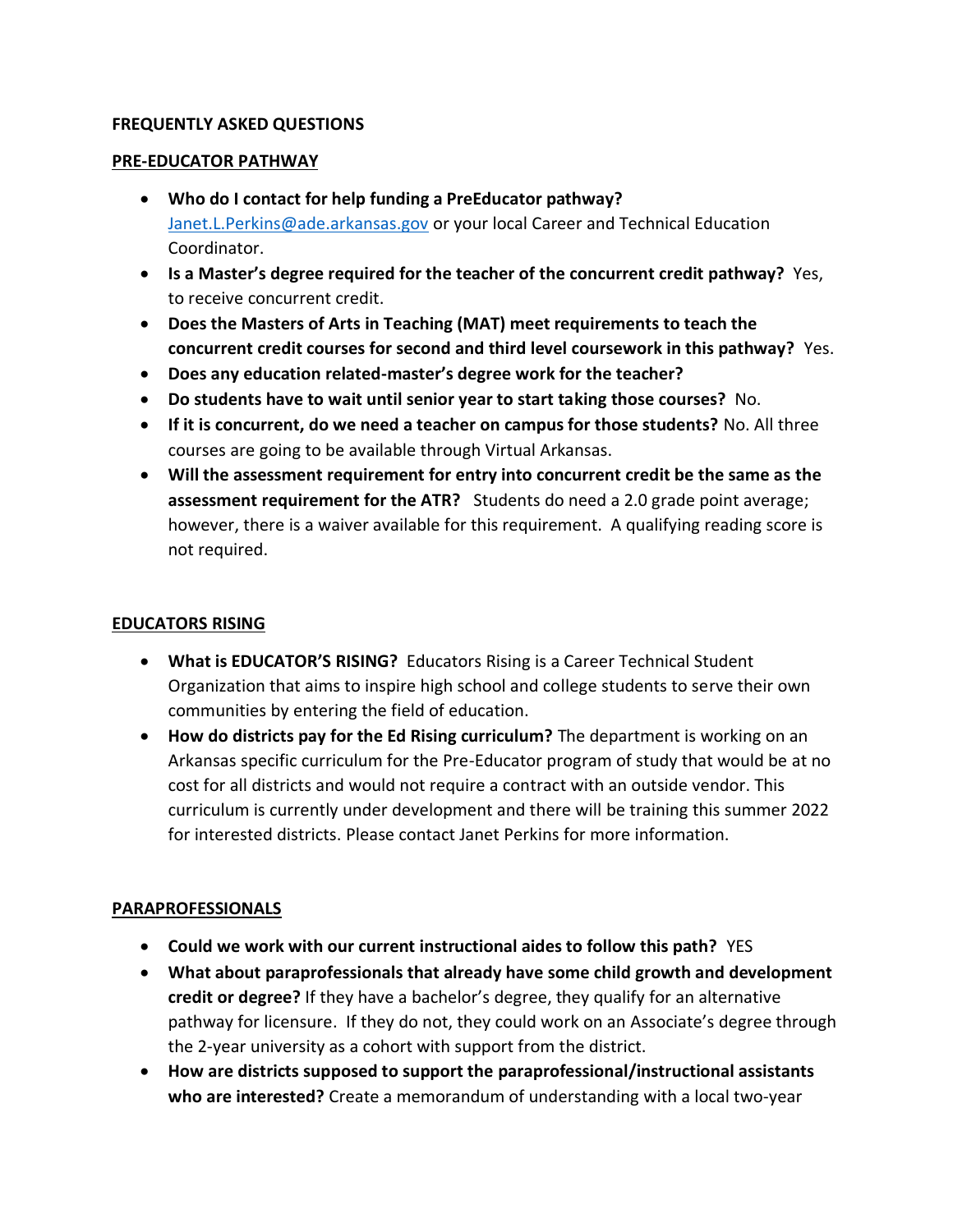university to get them enrolled in an Associate's of arts in teaching program. The district could provide information sessions on how to register for the AR Future grant that pays for 100% of tuition and fees for students working on an associate degree in a participating 2-year institution. Provide flexibility of scheduling to support the completion of the associate degree in the arts of teaching.

• **If a paraprofessional already has a bachelor's degree, but not in education, is the residency model right for them?** They are better suited to enroll in an alternative preparation program.

# **SCHOLARSHIPS**

- **What is the AR Future Grant?** This grant enables students to go to any 2-year college and get an Associate's degree at no cost- it covers all tuition and fees. Individuals pursuing a degree in education should verify that the desired community college offers an Associates of Arts in Teaching.
- **Can an individual receive both the Future Grant and the Challenge Scholarship?** Yes.
- **What is the Workforce Challenge?** Part of the Arkansas Challenge Scholarship. The Workforce Challenge is for training classes up to \$800 per training class and materials.
- **How long is a student eligible to receive the AR Future Grant?** Until you earn an Associate degree or after 5 semesters, whichever occurs first.
- **When are current college first-year students who qualify for the ARFuture grant able utilize the grant?** They would qualify beginning with the 2022 Fall semester.
- What funding is available for individuals attending a 4-year college and/or post Associates Degree attainment? Arkansas Challenge, Governor's distinguished scholarship, funding for a high need area, funding for working in a region of the state
- **Which areas of study are eligible for the ARFuture grant?** Education, Science, Technology, Engineering, Accounting, Finance, Nursing, Mathematics, Computer Science, Information Technology, Data Analysis, Graphic Design, State High Demand, Regional High Demand

# **GENERAL QUESTIONS**

- **What are the requirements for a Level 1 resident?** A Level 1 resident must have the Certified Teaching Assistant certificate, pass the paraprofessional assessment, and have at least part time employment with a school district
- **What is the difference between a level 1 and a level 2 resident?** Level 2 residents are enrolled in an educator preparation program and employed with a school district. The school district must ensure the job role aligns with the individual program of study.